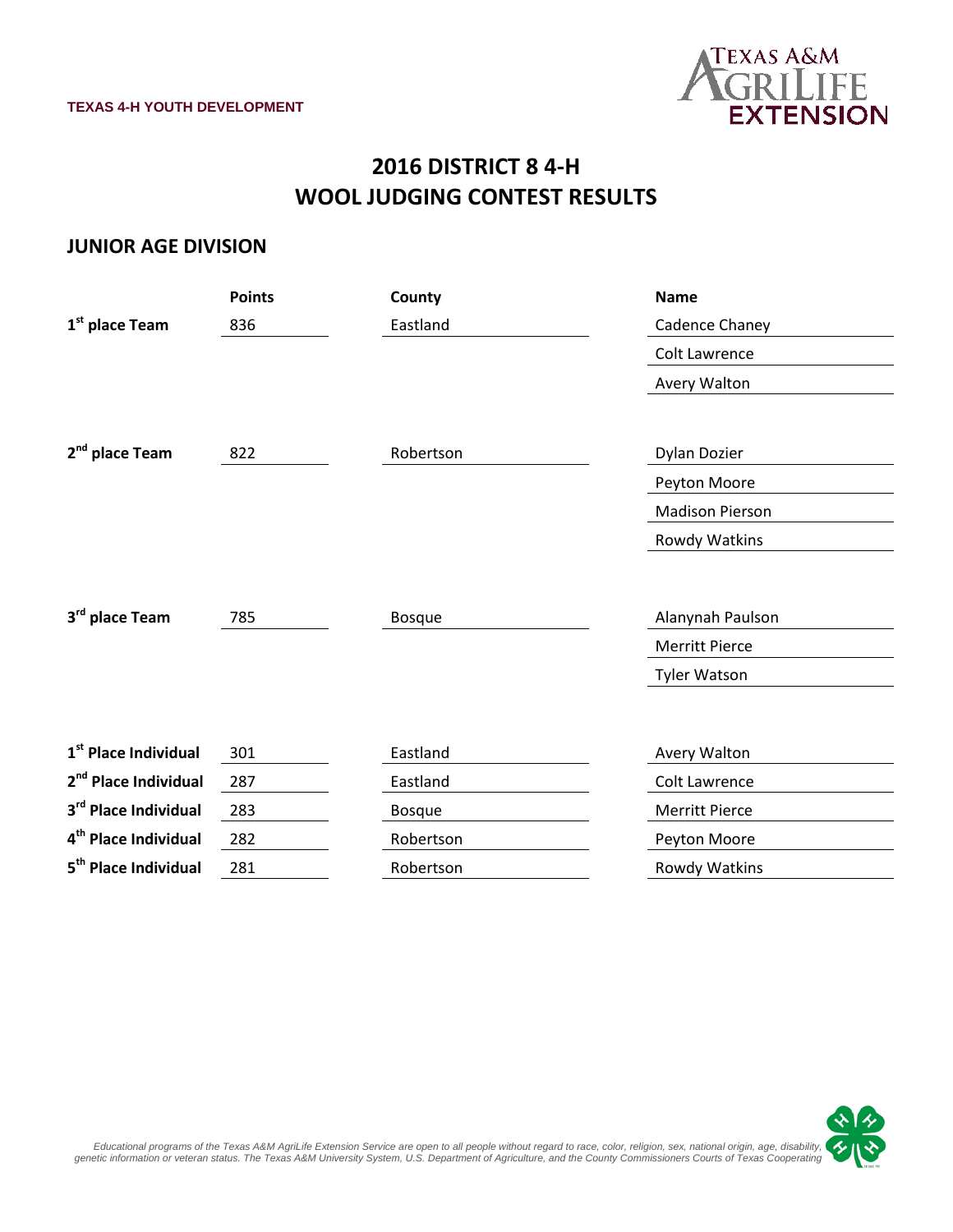

# **2016 DISTRICT 8 4-H WOOL JUDGING CONTEST RESULTS**

### **INTERMEDIATE AGE DIVISION**

|                                  | <b>Points</b> | County        | <b>Name</b>            |
|----------------------------------|---------------|---------------|------------------------|
| 1 <sup>st</sup> place Team       | 987           | Eastland      | Caryn Lawrence         |
|                                  |               |               | Kynnley Herrington     |
|                                  |               |               | Ryleigh Whitaker       |
|                                  |               |               | Kilye Winge            |
|                                  |               |               |                        |
| 2 <sup>nd</sup> place Team       | 976           | <b>Bosque</b> | Caleb Ince             |
|                                  |               |               | Kameron Wiese          |
|                                  |               |               | <b>Marcus Wright</b>   |
|                                  |               |               | Bennie Wright III      |
|                                  |               |               |                        |
| 3rd place Team                   | 813           | <b>Bosque</b> | <b>Kassidy Patrick</b> |
|                                  |               |               | Ethan Payen            |
|                                  |               |               | Hayden Wilhelm         |
|                                  |               |               |                        |
| 1 <sup>st</sup> Place Individual | 348           | Eastland      | Kynnley Herrington     |
| 2 <sup>nd</sup> Place Individual | 328           | <b>Bosque</b> | Caleb Ince             |
| 3rd Place Individual             | 327           | <b>Bosque</b> | <b>Marcus Wright</b>   |
| 4 <sup>th</sup> Place Individual | 321           | <b>Bosque</b> | Kameron Wiese          |
| 5 <sup>th</sup> Place Individual | 321           | <b>Bosque</b> | Bennie Wright III      |